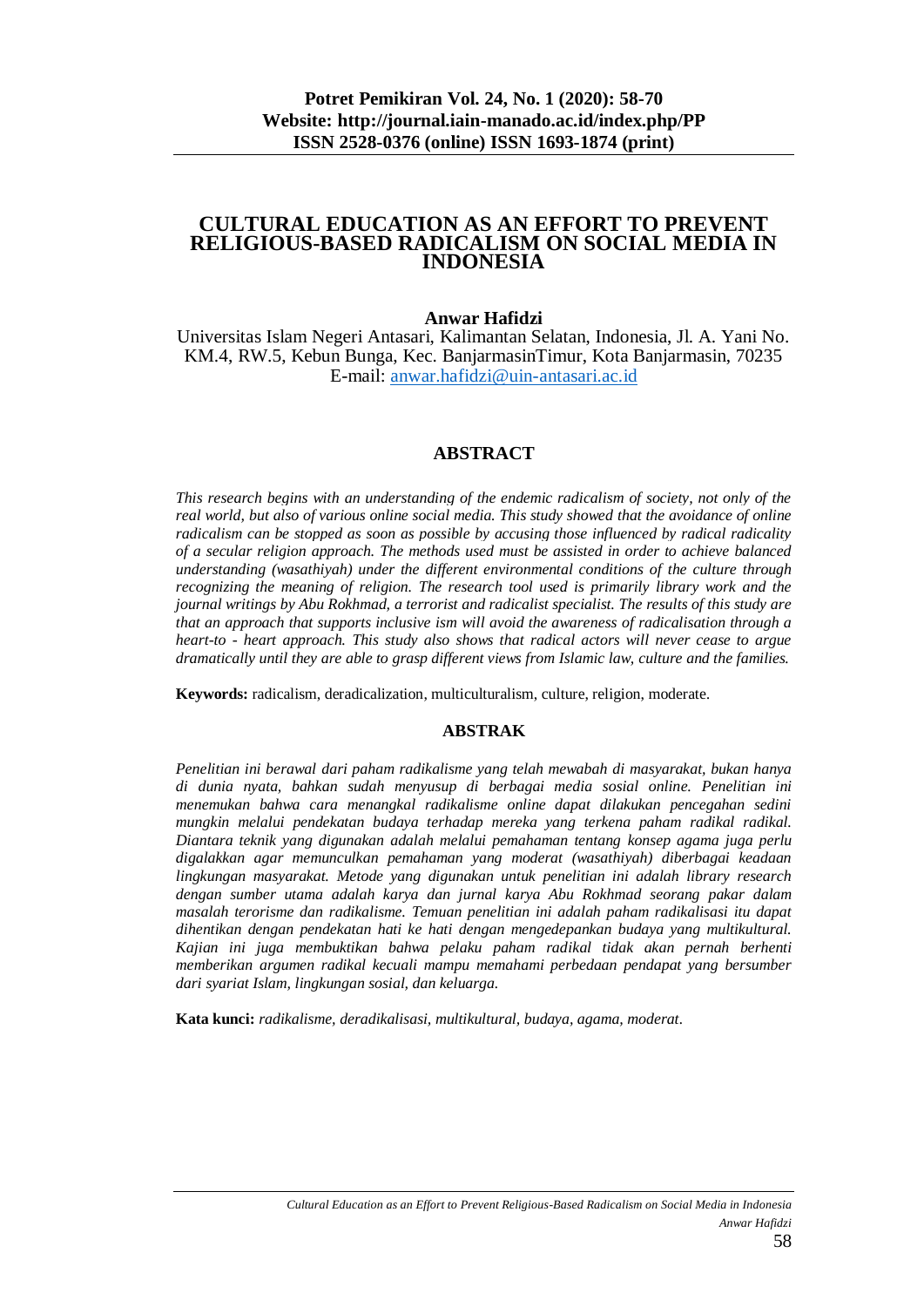#### **INTRODUCTION**

In the results of his research entitled Radical Islam: The Hard-Line Islamic Group Organizations in Indonesia, Khamami Zada claimed that many Islamic mass organizations in Indonesia suggested "strong" ideas for religion (Zada, 2017) (Abdallah, 2016; Bailey, 2016). Included in the teaching program that has spread across many places in terms of *ta'lim* or *liqo* amongst teachers to offer religious studies at this time. The word radical is given because in some cases members of such movements take acts which are considered disrespectful and unacceptable to other people according to most societies. Anarchist acts are viewed as a consequence of an disparity between expectations taught in understanding their religion and the fact that occurs within society. On the other hand, the current social and political powers prohibit this fact from being resolved easily and precisely.(Abdullah, 2016; Aminah, 2016)

The threat of radicalism is a real threat worldwide, including to Indonesia. Some incidents of violence in the name of religion and the intention to create an Islamic State within the Republic of Indonesia (NKRI) have disturbed the society, and in several incidents have also claimed lives. The events of the "Bali Bombings I and II," and eventually the terrorist activities of the "Sarinah bombing" alleged by some radical Islamic groups, provided a message that the ideology that brought violence was not to be ignored. In response, the President of the Republic of Indonesia emphasized that social organizations or mass organizations must be a defense against radical actions.(Agency, n.d.; Aminah, 2016)

One of the key problems faced by the Indonesian people in relation to the growth of the radical movement is the advancement of radical ideologies by targeting students within the tertiary institution. It was clarified in several media including CNN Indonesia that the perception of radicalism had grown rapidly in the campus world.(Rokhmad, 2012; Syarofina, 2019) The campus was used several times as a place of regeneration where students are indoctrinated to pursue radical ideas like the Khilafah. One speaker who had joined a radical group said that when they were a student the ideology (brainwash) of revolutionary comprehension was backed up with military training practices.(Brown & Saeed, 2015; Tausch, 2019)

In her research on Islamic Radicalism and its social media movements (2015), Nafi Muthohirine looks at the rise of Islamic radicalism articulated through virtual networks (internet media). Facebook, YouTube and Twitter have become a venue of propaganda, recruitment , training, preparation and appeal to create Khilafa Islam, as well as free applications providers, like Whats up app.(Muthohirin, 2015)

Prevent the development of radical movements that drive out movements due to activities, campuses or universities in Indonesia have a very important role Cultivating the ideology of Pancasila and religion are a very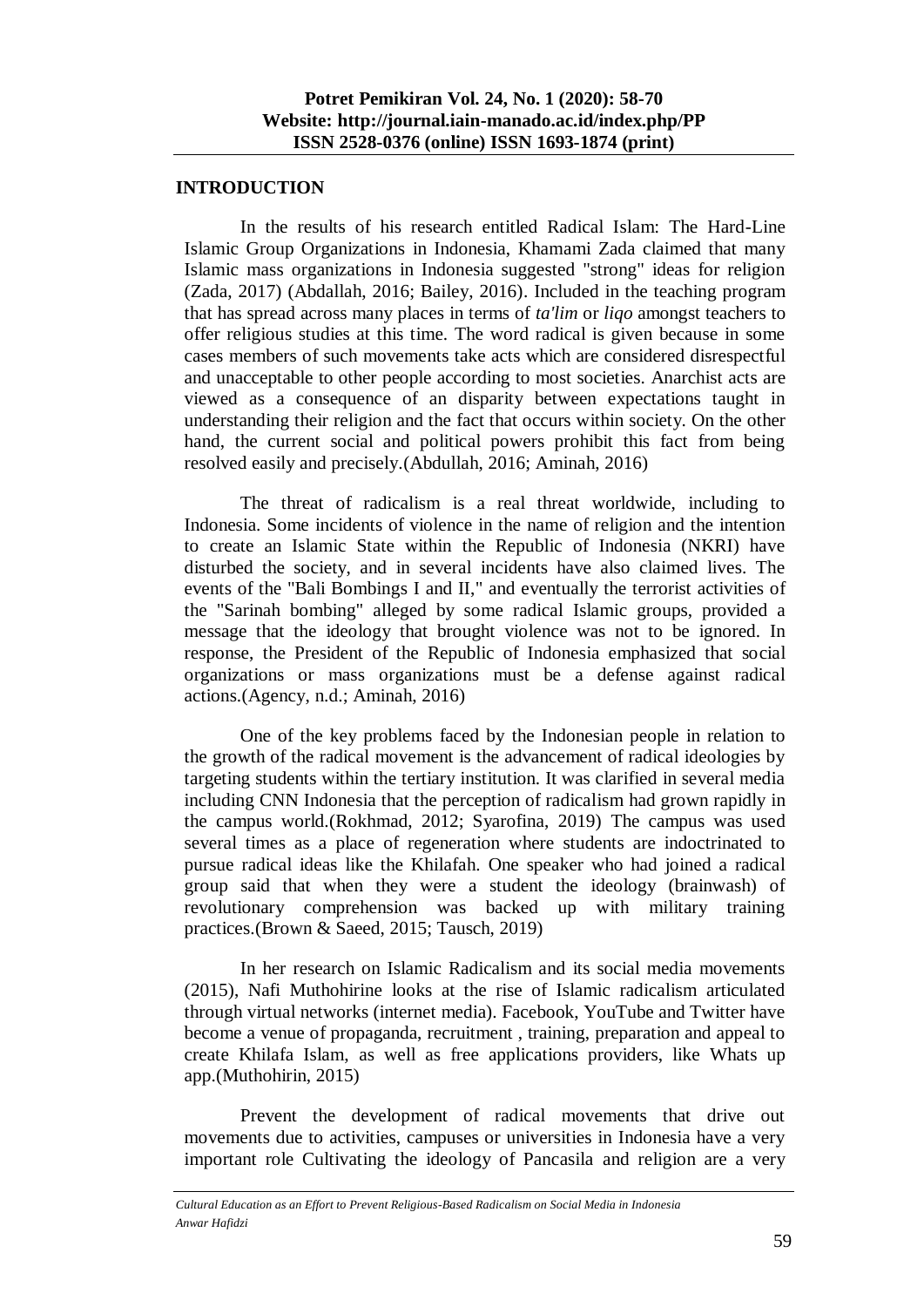important part of preventing the entry of radicalism on campus.(Wildan, 2013)

The method of 'brainwashing' itself, according to some experts, is "thought reform, including within the scope of" social influence. " Meanwhile, so-called social influences will "happen every minute of the day"(Hamid, 2007) See also (Arif, 2016). Thus, 'brainwashing' is "a collection of ways in which people can change other people's attitudes, beliefs and behavior." As an illustration, "the obedience method aims to produce changes in a person's behavior and is not concerned with his or her attitude or beliefs".(Lyausheva et al., 2018; Nuraniyah, 2018; Wijayanti & Muthmainah, 2018)

The world is also growing today restless with radical groups have sprung up, extremism, and terrorism that involving young people, with the nuances of religion as a facility. As happened from various events bomb kill itself in various centers cities in parts of Europe, even Indonesia. Almost in part big the culprit is they that still young. At age The young is a time to look for new knowledge, develop themselves, and even look for self-identity as evidenced by various instabilities and self-vulnerabilities. Of course this is very easily influenced and used as material for the penetration of ideology in young people, moreover it is done by online media networks.(Hafidzi, 2018; Rozi, 2017)

Public student learning through student groups, is a strategic, creative and interconnected phase in combating radicalism. In addition, each tertiary institution needs to have an advisory centre, where any lecturer, including a high-quality religious supervisor, can help promote their role. The high animosity among students can save the seeding of fundamental radicalism that need not be resolved can be a huge blow to universities and the world of education that do not inculcate the ideals of plurality in Pancasila and ideology for students.

This feeling comes from those who feel alone in a family or in a culture that likes to torment him, before eventually he searches for the best way to unlock his young wishes. Often it is optimistic if the text and the religious meaning are matched with sufficient learning, or negative if it does not understand. As the QS al-Hujuraat verse 11 states, the Koran basically forbids slandering, bullying and even refusing men, "*O ye who believe, do a bunch of men degrading another group, may be ridiculed it better than them. And don't let a group of women demean another group, it may be better to lower the group. And do not be selfdeprecating and do not call with a title that contains ridicule. As bad as the summons are (bad) calls after faith and those who don't repent, then they are the wrongdoers*". (Q.S. Al-Hujurat: 11)

Thing this Becomes challenge alone How circles young Indonesia can strengthen itself so as not to be easily affected and Become followers group radical, extremist, and terrorist who use religious motives with language jihad lately. This pattern of immunity is not accomplished without the full comprehension of the religion of Islam itself being practiced by the family ,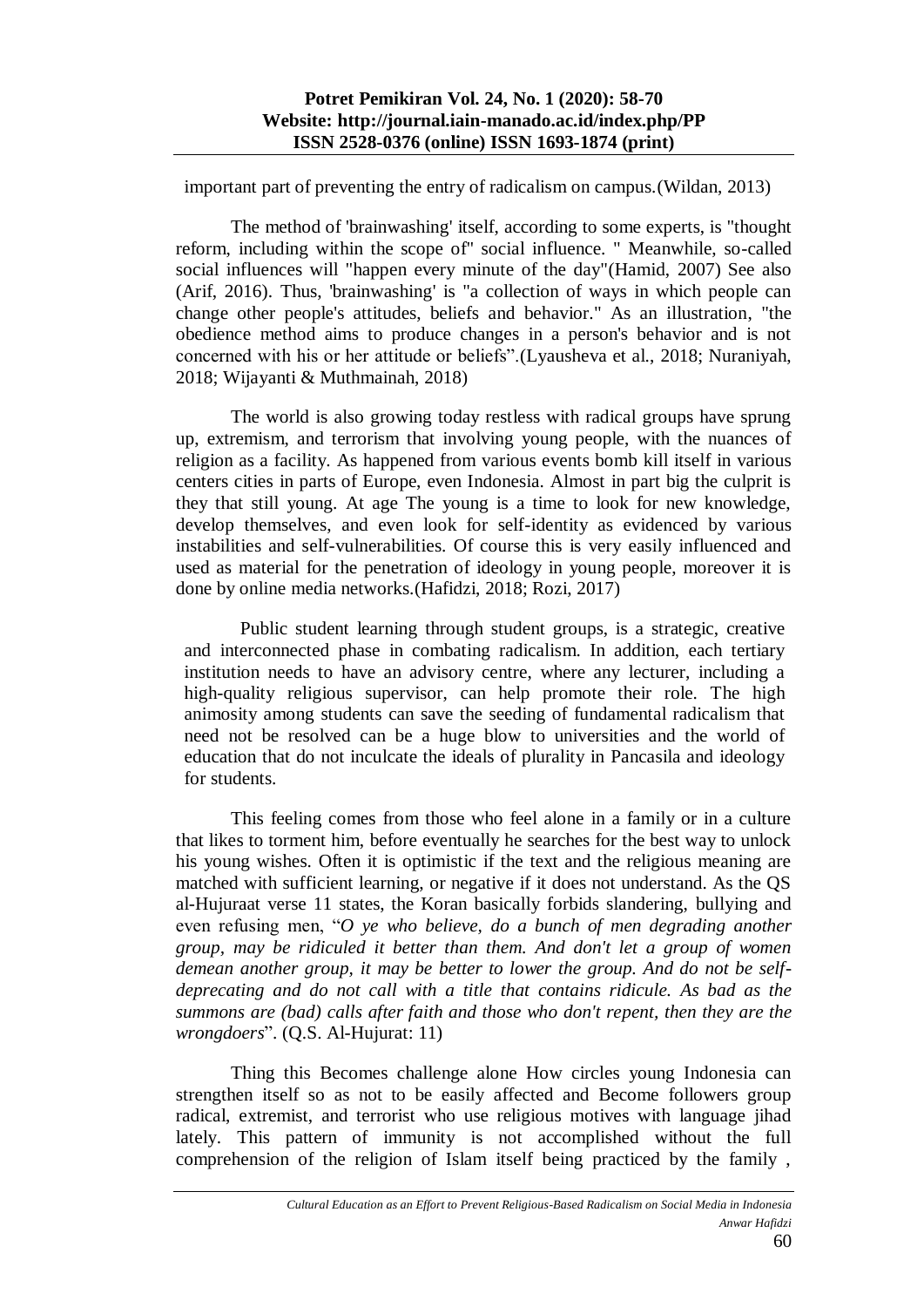society and online media groups. If not treated, radicalism will disturb the order and peace of the nation's and state's existence in Indonesia and it has been shown that acts of terrorism are motivated by these radical ideas. In addition, Indonesia could collapse into a pool of bloody anarchy, as is happening now in Syria and other countries in the Middle East (Büscher et al., 2017; Scrivens et al., 2020).

# **METHODOLOGY**

The method used in this research is a literature review with a variety of data sources related to radicalism, such as the work of Abu Rokhmad, Khamami Zada, in mapping the characteristics of "hard" understanding by using religion in unilateral interests. Nafi Muthohirine 's findings have shown that the social media factor is the fastest part of the transmission of understanding. This research is also a continuation of my previous research on deradicalisation through a multicultural approach. The difference is the method to religious agenda therapy counseling (Hafidzi, 2018)

Some of the data collected was analyzed in a comprehensive way with a phenomenologically compiled qualitative approach (Manzilati, 2017). The results of this method are analyzed on the basis of facts circulating in the field descriptively through a pattern of content analysis of various research findings. The benefit of this research finding is that it may respond to the trend of deradicalization found by some analysts, but it has not been successful unless it gives priority to social and economic factors that are equally distributed in Indonesia.

# **RESULT AND DISSCUSION**

# **Radical Circle of Understanding**

Language radicalism means understanding or flow which wants to socially and/or politically alter or recreate through violence in different ways. The meaning of radicalism, in a particular way, is the idea of mind's place in transformation. Whilst in the Major Indonesian dictionary radicalism has three meanings: 1. Extreme perception, or flow of society, Comprehension or flow that wants to radically alter or relive socially or politically by aggression, 3. Strong positions in prominent political movements(Ansori, 2018; Wahyudin, 2017).

Abu Rokhmad's study suggested that educational institutions allegedly were not resistant to radical ideology's influence. His work concludes the following: a. Some teachers recognize the idea of radical Islam that can spread among students due to a lack of awareness of religion; b. Islamic research units in schools are well established but immunity from radicalism is not guaranteed because the learning process is left to third parties; c. There are some references in the reference books and working papers that may cause students to hate other religions or nations. This study of radicalism has evidently also penetrated the world of adolescents whose notes are students either general or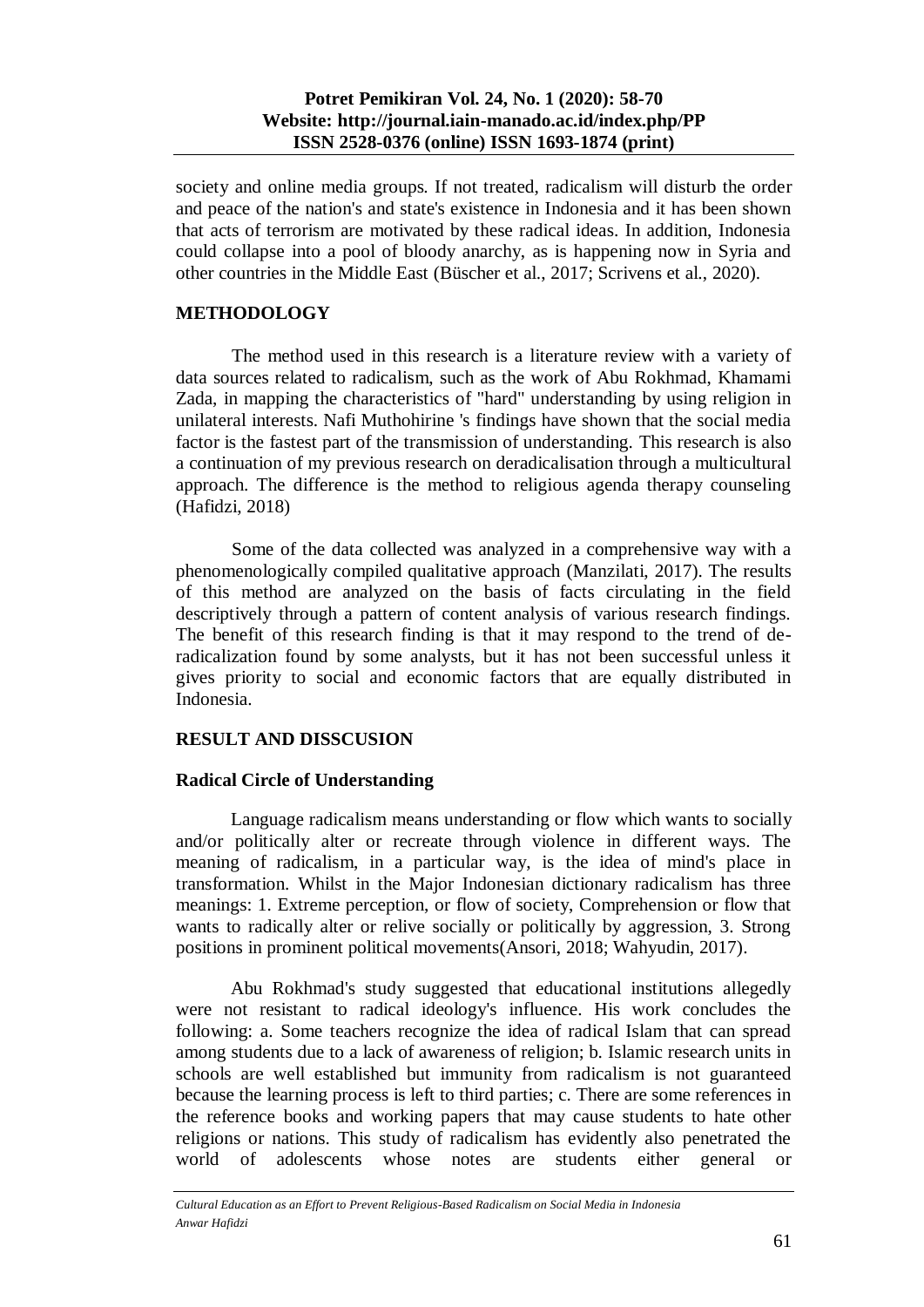religious.(Rokhmad, 2012, 2014)

The results of research conducted by Sakti Wira Yudha with the title "Islamic Group Radicalism (Structural Analysis - Agent Against the Islamic Group Post-New Order Radicalism Discourse)" systematically mentions several studies related to the theme of radicalism by looking at various aspects, namely socio-historical aspects political economy and social movements. These studies have been focused on systemic and institutional approaches, namely socio historical , political and social movements and have not discussed the facets of the educational environment. In addition to rendering Islam as a stand against democratic principles and tolerance, a debate on radicalism also undergoes a cycle of generating and reproducing the information that each other fill, the studies carried out by the Sakti Wira Yudha, which aims to study at graduating with a Bachelor's in Indonesia University. The phenomenon of the involvement of many young and educated people in the radical movement inspired various researchers to examine the discourses and radical movements among young people.(Yudha, 2019b, 2019a)

There is a study that raises the issue of radicalism in the world of education, such as research conducted by Lembaga Kajian Islam dan Perdamaian (LaKIP) Jakarta (LaKIP). Research conducted by LaKIP between October 2010 and 2011 of PAI teachers and students (junior and senior high schools) in Jabodetabek showed that 49% of students agreed with radicalism for religion. In addition, research conducted by Abu Rokhmad with the title "Islamic Radicalism and Radical Understanding Deradicalization Efforts". The targets of the research are Islamic Religious Education (PAI) teachers and Islamic High School Islamic Education learning materials in Semarang.(Abdurrohman & Syamsiar, 2017; Alim et al., 2018; Junaedi, 2018) The conclusion of the research is *First*, there is recognition from some that students who in fact are minimal in religious insight have been infiltrated by radical ideology. *Second*, religious activities such as Rohis become fertile ground for radicalism seeding among students so that rokhis become no sterile guarantee of the seeds of radicalism because there are managed by not PAI teachers at the school, but religious teachers from outside the school. *Third*, the content in the worksheet found narrations that encourage students to be intolerant. (AF, 2013; Fanani, 2013; Munip, 2012)

This compares with the results of research conducted by the *Center for the Study of Religion and Culture* (CSRC) in 2017-2018, which results in the finding that the behavior of young Muslims towards radicalism shows an unstable mental tendency. Even though educated millennial young Muslims tend to adopt conservative religious attitudes and behaviors with a communal, scriptural and puritan style, the basic attitude of the millennial generation is open to the values and principles of moderate religion, with a fairly good appreciation of freedom in freedom individuals and human rights, by being limited by religious and cultural norms. (Al-Makassary et al., 2010; Fauzia et al., 2011)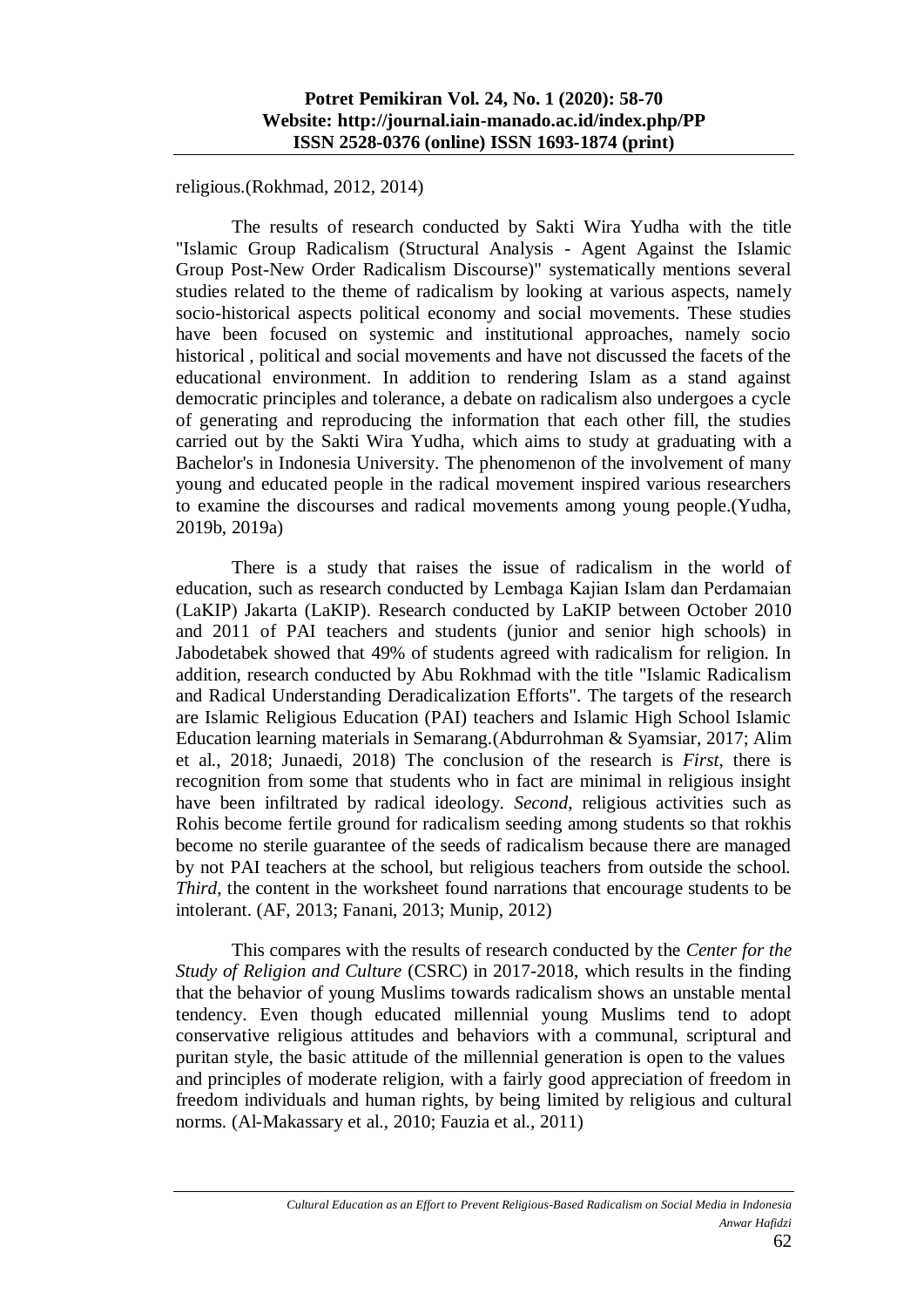### **Potret Pemikiran Vol. 24, No. 1 (2020): 58-70 Website: http://journal.iain-manado.ac.id/index.php/PP ISSN 2528-0376 (online) ISSN 1693-1874 (print)**

Radical intervention comes, generally, from one of the political schools that focus, not from the enseignements of any sects, on the situation. This shows that the idea of radical motion does not come from theological doctrines. This radical word, however, may have come from policy which has to do, in theory and practice, with a false understanding of religion.

The Laisan research shows that Radicalism has four characteristics: first, an intolerant attitude and does not want to respect the opinions or convictions of others. The first, however, is an intolerant attitude. Secondly, fanatism, that feels good always and feels other people are wrong. Third, the exclusive attitude that differentiates from the average person 's habits. Fourthly, a radical strategy that uses aggression to accomplish objectives.(Nihaya, 2018; Rodin, 2016)

It can be seen from a theological viewpoint that is viewed as a very simple religious understanding with very strong religious fanatism, thus it is not surprising that adherents of this understanding often use violence to upgrade it for acceptance by those with varying understandings even if forced. In the meantime he's never taught violence in a number of ways when faced with Islam and still teaches tolerance, but even to non-Muslims. In spreading religion or understanding religious texts, Islam has never justified using violence. This can be done in person or more easily via social media, a favorite among today's young people.

## **Counseling Patterns: Reflections on Religious Hegemony**

Upon studying for a while, it seems that a movement trend of radicalism crossed two lanes directly through schooling or education and even online through the distribution, politically, economically and socially, of important issues which are oriented to the value of the entire transition. Intellectuals in various national and even global media also seem to have spoken about the conference face to face. Like Abu Rokhmad's study , he found that educational institutions are believed not to be free from the effects of radical ideology. He concludes his research that: (Rokhmad, 2012, 2014) (1) Some high school teachers recognize that a hard-working Islamic concept has been established and is spread among students because there is a lack of religious knowledge; (2) Islamic schools are developing well, but the immunity from radicalism is not guaranteed because learning is left to third parties. This method is seen by the arrival of teachers from outside school or from seminar methods; (3) There are also certain comments that may inspire students to hate towards other religions or nations. often printed books or school guides and working papers.The study of radicalism has also entered the realm of teenagers who incidentally are general students or religious specialists.

However, there will be many issues when it is faced with an online approach and online preventative measures and environmental protection will be important. The Internet is using all classes, from small to adults, more and more quickly. The internet seems to have become an integral part of people's lives today and through different applications connects to all parts of the world via wireless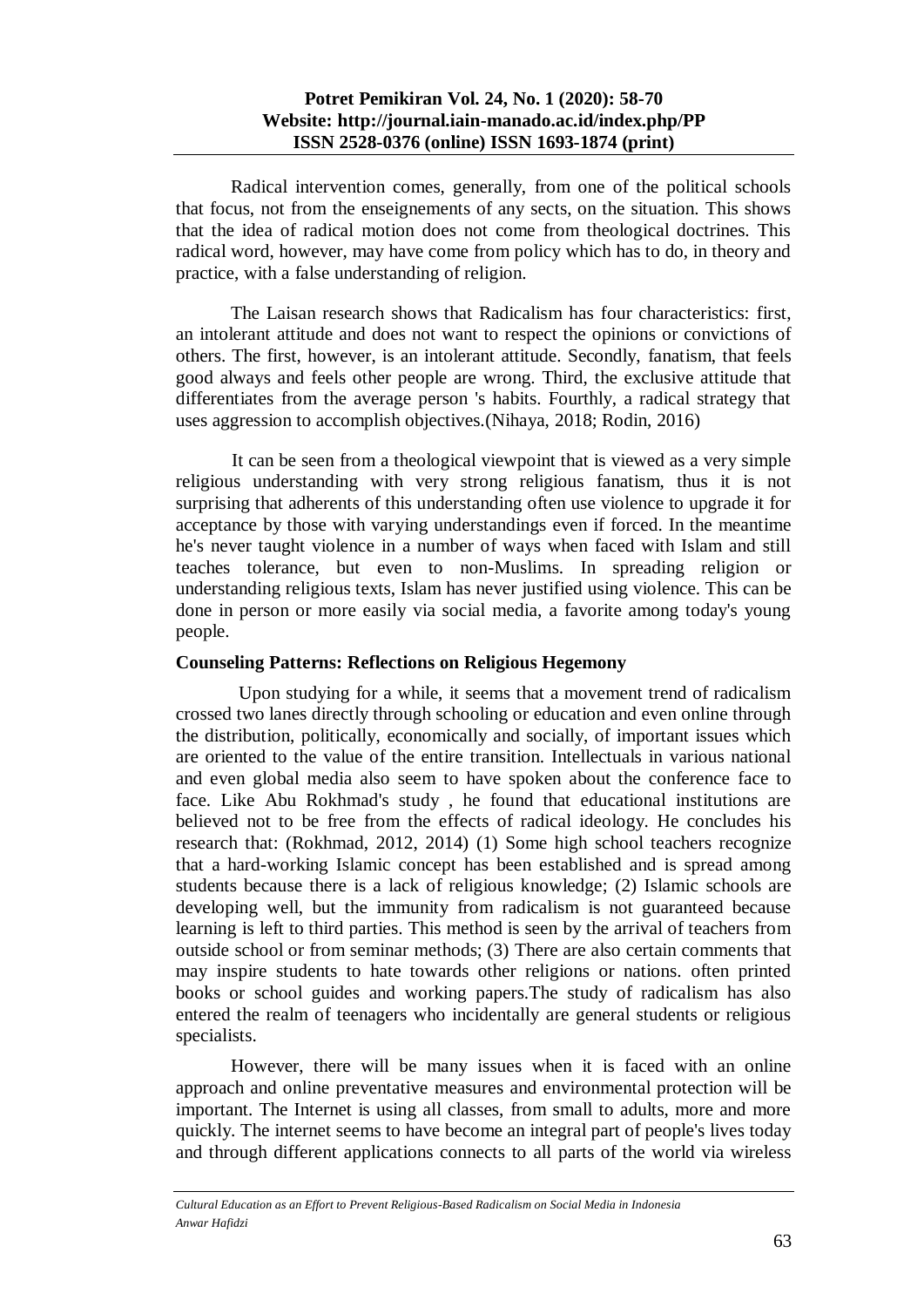networks or mobiles.

The social media trend among young people today is like telegram, Facebook, YouTube, twitter, WhatsApp, and others which are used to make interesting sympathies for the young. Religious approaches, convictions of going into heaven without counting and precious things like martyrdom are approaches that are easily used in attracting young supporters.

Often radical groups generate multiple pages with contentious provocations to attract followers through theological keywords and government discontent. Starts with How to shape radical purpose as an ideology mechanism to provide information as a soft instrument for extremistic action such as fighting in Syria, how to create bomb and how to destroy themselves (Qatl al-nafs). There are also many social media facilities that are broadcast to create discourse in a way for those who only want to access it and become sympathizers for the ideal practice of Islam.

Brutal brainwashing provocation by religious fanaticism is used as a tool for those who have multiple issues or are often called religious therapy. Counseling is done through a soul and heart approach to adolescents with life anxiety, particularly those who experience worried outcome pressure from the economy, dissatisfaction with the government, and even loss of life orientation. And finally feel like seeking the islamic solution instantly by islamic model folk jihadist, that is to say jihad with way to war or Becomes the perpetrators bomb kill it themselves.

This anxiety pays off with the hope that there will be a rank of Shahid before Allah Almighty if he carries out religious duties later. This approach to religious counseling becomes a solution for those who are frustrated but this counseling seems to lead to a noble life or martyrdom.

Frustration and confusion in search identity in the middle taste, those who call defenders of the religion of Allah often teach different kinds of science which leads to martyrdom as a short answer in the face of this world. This is what makes young children easily trapped in instant religious patterns and that shallow reasoning. If it is considered appropriate and mature religious instruction, then they will attempt to follow an emotional and economic approach as the preferred answer in the world in order to accomplish the aims of radicalist actions anywhere they wish. According to Ali Mustafa Yaqub, among the signs that someone is joining a hardline party are six, namely (Mala, 2020, p. 122); (Ya'qub Mustafa, 2006, p. 43): (1) Fanatical about one's own opinion and not recognizing other opinions; (2) Bound with rigid practices; (3) Stubborn out of place; (4) Rude in words and deeds; (5) Prejudice; (6) Backbiting.

A jihadist actor carrying ideological violence in the search for followers, as is research M. Najib Azka through two approach:(Azca, 2011; Sunesti et al., 2018). *First*, radical thinking, the reasoning that has been built by cognition and emotions mechanism, brainwashing, and moral surprise. To people with a disability they are suggestible, perhaps more so because they have not enough information and experience. *Secondly*, participation by identification of behavior.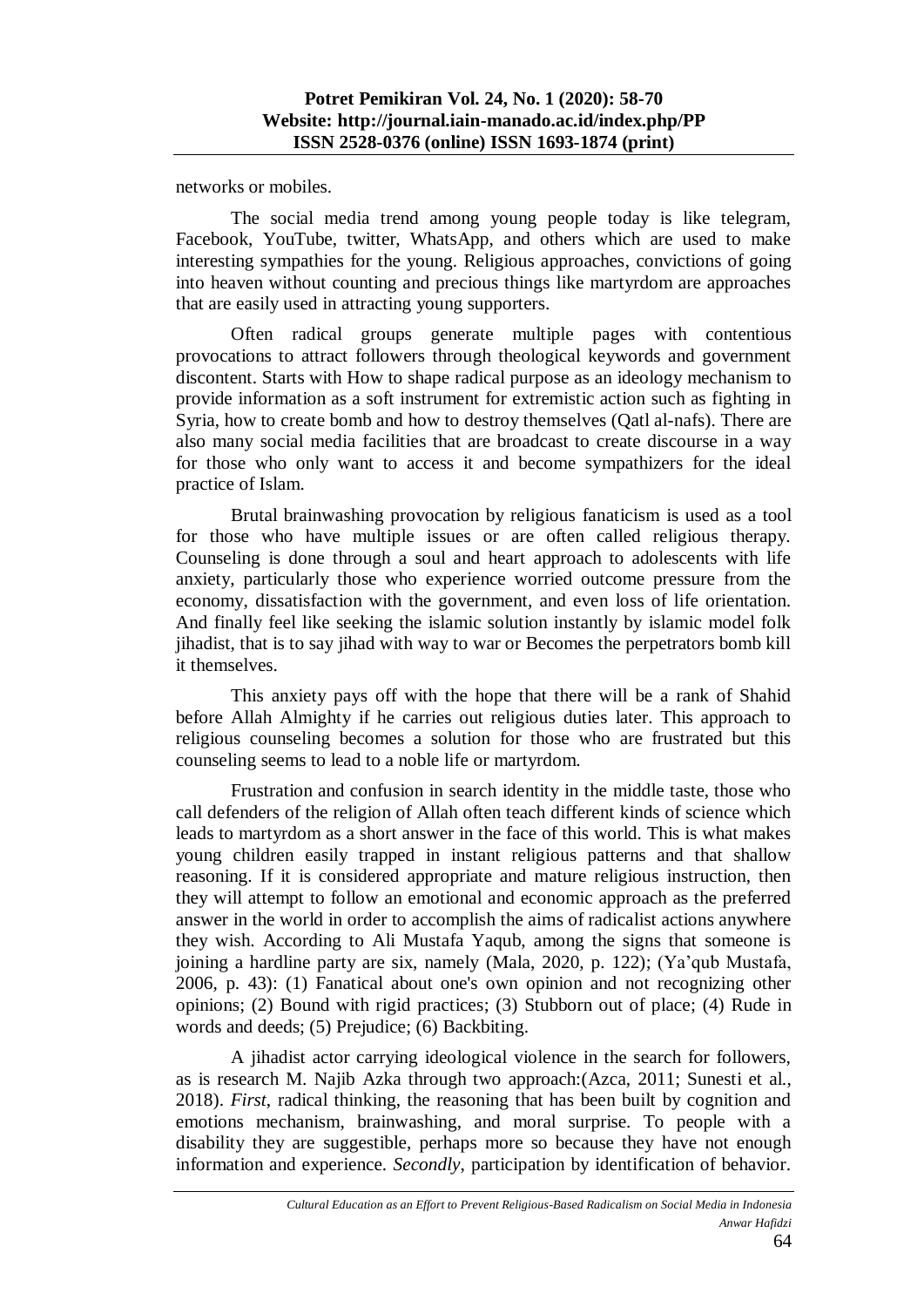The other person will take part in revolutionary acts and violence despite training radical thought.

#### **Chart Of The Principles Of Deradicalization: Ethnic Theological Consultation**

Evidently the Republic of Indonesia's Unitary State is the nation with the most diverse cultures and ethnicities. The islands which decorate this country are also evidence of Indonesia being a country with high multicultural values. Each ethnic group has different customs but they are bound together in a single Indonesian republic. In religion as well, Indonesia also has five sects which are accepted based on their respective beliefs for shared worship. This diversity is a peculiarity and ability that is of great value to national growth. However, if this diversity cannot be properly controlled, then this diversity has the potential to cause conflict and tension among tribes, ethnicities, customs and religions.(Hanum, 2009; Iskandar, 2017)

So far, Indonesia is a nation that has not managed diversity properly. That has been shown since the collapse of the New Order system, marked by the opening of the taps of liberalism, intolerance, and radicalism that have erupted in Indonesia. Shift to death, and there are still many more cases that do not bring up religious culture as Indonesia's most important component.(Annajih et al., 2017; Hafid, 2020; Khamid, 2016)

Youth are transitions from adolescence to adulthood, adolescents are easily affected by their feelings between these two stages. In this phase, adolescent emotions tend to be unstable, so special attention is needed. Because, at this stage, teenagers are looking for a form of identity that is also influenced by the surrounding environment. We therefore need the role of the environment with positive nuances in order to avoid negative influences from outside the environment.

Santrock's view shows that there are quatre key characteristics which must be considered in the development of teenage life, namely, first of all, that it is important to be aware of changes to self-reality as an organic being, particularly the changes of the body as a consequence of physiology; second of all, the changes of body forms as a result of physiology; Thirdly, the emergence of an attempt to gain personal independence and develop their independency in the environment; fourthly, young people's desire and improve their philosophy of life and to reinforce those habits based on the principles of life to which they conform, which will serve as a guide to the act of adulthood.(Annajih et al., 2017)

Results of Leni Winarni's research show that this century's radicalism seems to use religion as a protector so as not to say terrorism, especially Islam in circumstances and conditions that are unavoidable and bring about connection between Islam and violence, thus harming the Islamic world even if it is a religion that is a mercy to all human beings. It wasn't even the sword that colored the birth of Islam thousands of centuries ago, but Islam carried the messages of peace brought by the Prophet Muhammad. In the one side, radicalism is often defined as a rather negative perception. There are two main things that can be concluded: (Winarni, 2014a, 2014b).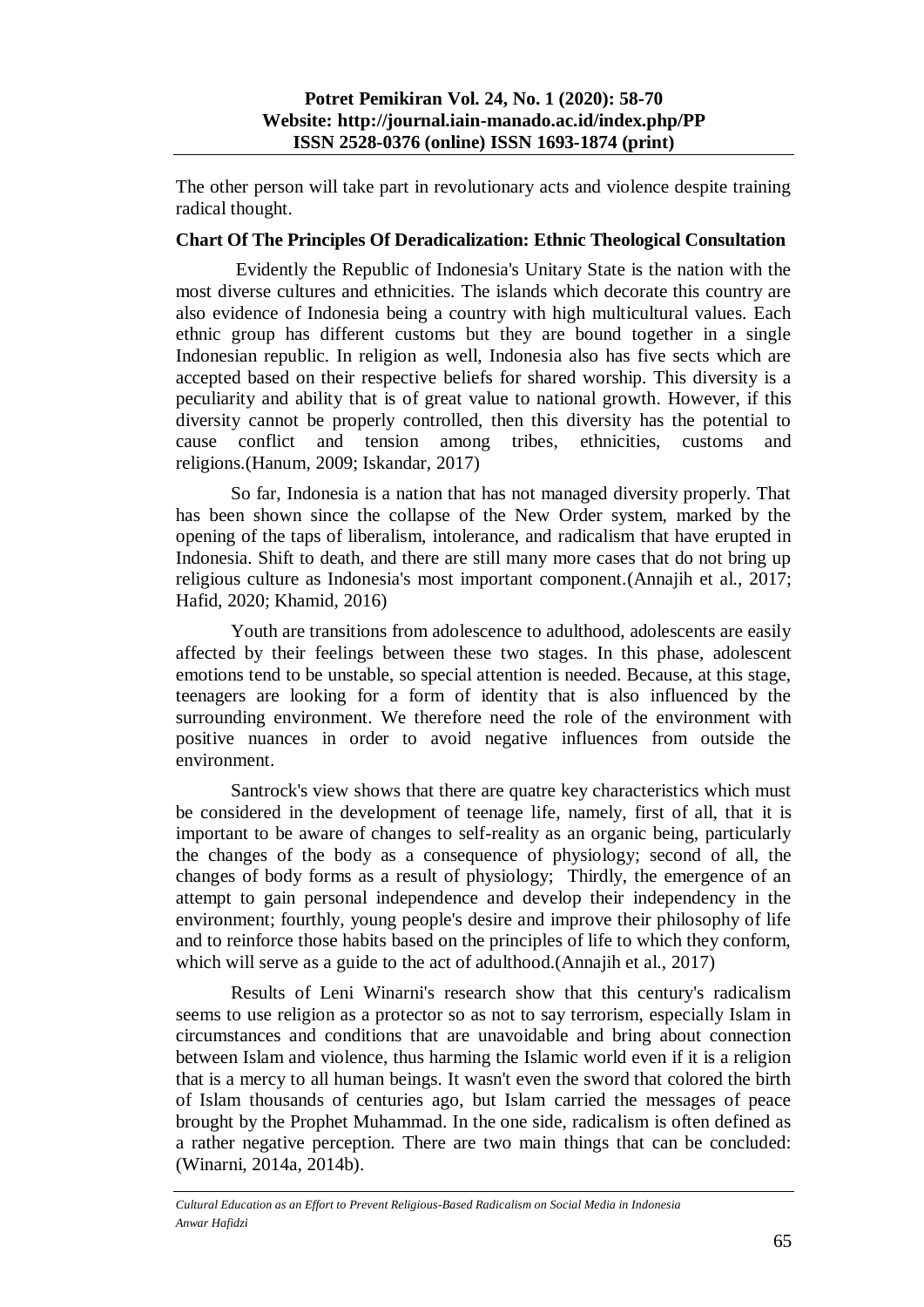## **Potret Pemikiran Vol. 24, No. 1 (2020): 58-70 Website: http://journal.iain-manado.ac.id/index.php/PP ISSN 2528-0376 (online) ISSN 1693-1874 (print)**

*First*, the Internet media plays a very large part and role in providing information about radical ideology to the public, particularly young people. This is compounded by the fact that youth recruitment in radical groups is often achieved using the internet media.

*Second*, the mass media play a vital role in counteracting and supplying the public with information on issues of radicalism so that citizens can take steps to avoid the emergence of terrorist groups originating from their own community. Although basically, Indonesia is a moderate Islamic country and radicalism is difficult to develop in this country, it does not mean that Indonesia is not spared as a target for them, especially the younger generation. Whatever it is, the mass media has a moral and social responsibility to the public, although on the other hand the news does benefit these movements as a form of free propaganda, but it also raises mass movements from the community itself to actively participate in maintaining the environment from things that can disturb security and public order without relying only on the government.

For the two above issues, as part for radicalism, preventive action on social media activity is required which is constantly evolving in spreading religious ideology. A multicultural therapy approach is needed as a tool for uniting understanding of Indonesia such that things that are not anti-diversity happen, while on the one hand it still retains the authoritarian religion as a foundation and guidance in everyday life. The factor that must be tackled is of course the source of the radicalism problem. If it was identified then a radicalistic approach to the online media would be the next one.

Based on this report, according to the writers, there are several offers that can be used as a tool for peace-loving and avoiding radical conflicts occurring in social media, including: (1) Social campaigns on any social media to continue to love the culture and scope of the State of Indonesia; (2) A smart movement is needed to prevent the spread of radical thought propaganda on social media; (3) Need comprehensive teaching in the study of religion as Islam in terms of various aspects of science; (4) Invite your closest friends to express peace on social media and promote religious tolerance; (5) Do not act arrogantly for religious leaders in Indonesia, be it Islam, Christianity, Buddhism, Hinduism, or Confucianism; (6) Share information that has true publicity and has moderate educational content on nationality and religion.

Therefore, da'wah online is also needed to prevent diverse radical thought. In his Muqaddimah book Ibn Khaldun cites that preaching is not only simple, but also a form of preaching in order to inspire others to do something different. Different approaches are needed in Indonesian society to combat this radical understanding. One of them is the group approach and adaptation.

## **CONCLUSION**

In social media or the online Da'wah against radicalism is not achieved without young people's understanding and questioning of the messages issued. A pragmatic approach is important in order to find new solutions and to find the root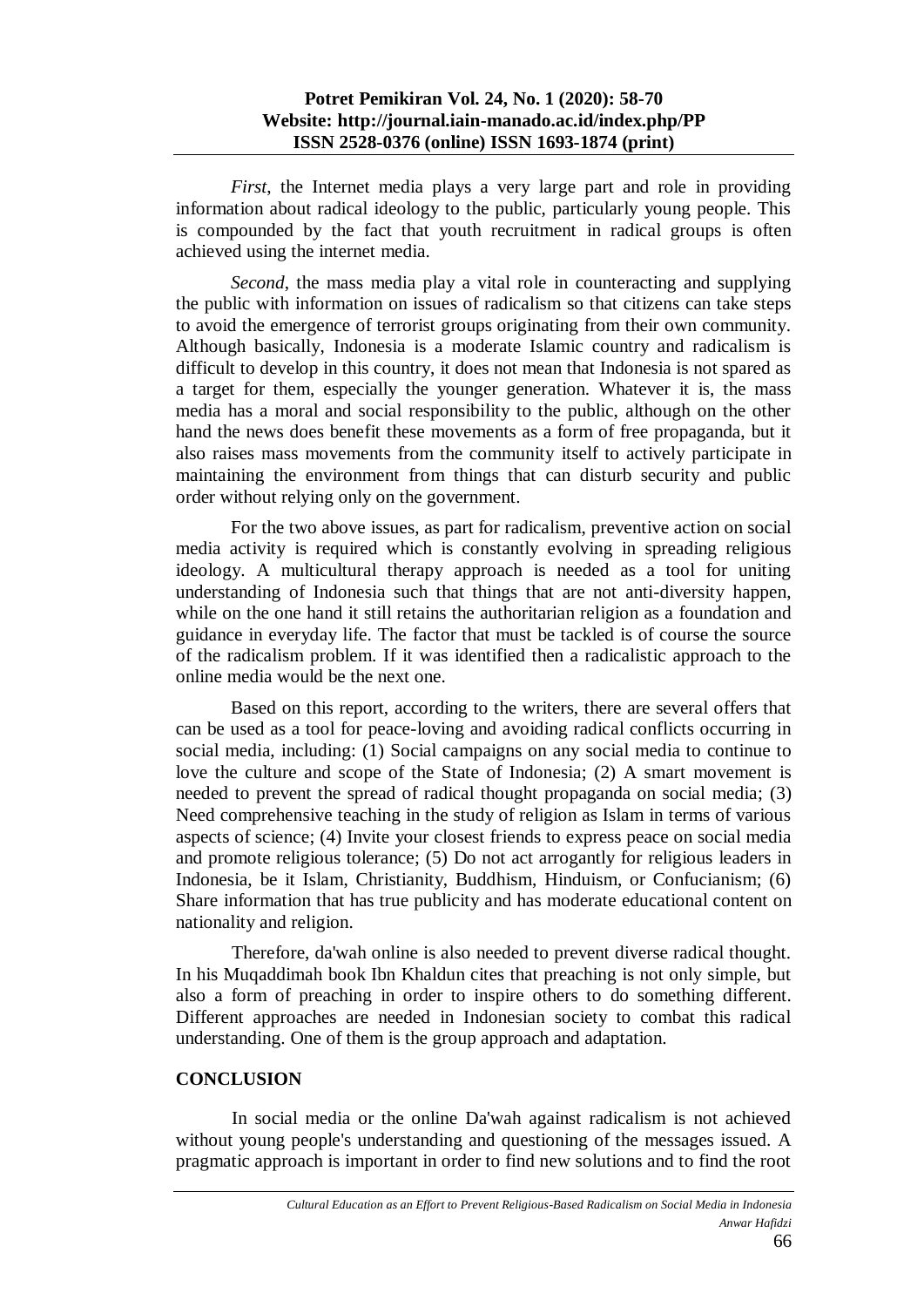of the problem. In the name of religion, steps to prevent radicalization are then taken. To prevent actions in Indonesia that affect humanity as a whole, religious and multicultural approach is needed. If this is understood already, it is possible to discover problems with root understanding by de-radicalisation. The most convenient approach in this study is to view the situation from diverse aspects of community life and society on a multicultural basis. Another interesting study is how deradicalisation with religious-multicultural methods can be reactive for those students who say that a State Intelligence Service intervention is used to expose other campuses to extremists. Such results will begin with the results of the authors to see clearly and evidence-based conclusions.

# **ACKNOWLEDGMENTS**

The researcher wishes to acknowledge the students' research team and the support provided to them by the head of UIN Antasari's Sharia Faculty. Similarly the examiners and other scholars who checked this paper to make it even better. We also thank you for supplying data and materials in the name of religion in the analysis of patterns and systems of radical understanding. It was also thanks to previous research that we looked at the pattern of deradicalisation with a multicultural approach that took place at the seminar at UIN Antasari and continued with this research.

## **REFERENCES**

- Abdallah, A. (2016). Exclusivism and Radicalism in Schools: State Policy and Educational Politics Revisited. *Studia Islamika*, *23*(3), 625–632.
- Abdullah, A. (2016). Gerakan Radikalisme dalam Islam: Perspektif Historis. *Addin*, *10*(1), 1–28.
- Abdurrohman, A., & Syamsiar, H. (2017). Pembelajaran Pendidikan Agama Islam (PAI) Model Keberagamaan Inklusif untuk Mencegah Radikalisme Beragama Dikalangan Siswa SMA. *FENOMENA*, *9*(1), 105–122.
- AF, A. G. (2013). Pemetaan Problem Radikalisme di SMU Negeri di 4 Daerah. *Wakil Pemimpin Redaksi Muhd. Abdullah Darraz*, 174.
- Agency, A. N. (n.d.). *Kepala BNPT: Jangan biarkan radikalisme tumbuh di lingkungan kampus - ANTARA News Kalimantan Selatan*. Antara News. Retrieved November 6, 2019, from https://www.antaranews.com/berita/1030618/kepala-bnpt-jangan-biarkanradikalisme-tumbuh-di-lingkungan-kampus
- Alim, N., Pairin, P., Ikhsan, M., Samrin, S., & Syamsuddin, S. (2018). Singularitas Agama: Identifikasi Aliran dan Paham Radikal di Kendari. *Al-Ulum*, *18*(2), 271–300.
- Al-Makassary, R., Abubakar, I., Kamil, S., Baldhawy, Z., AF, A. G., Fauzia, A., Zain, A., Setiawan, B., Hemay, I., & Pribadi, K. K. (2010). *Benih-benih*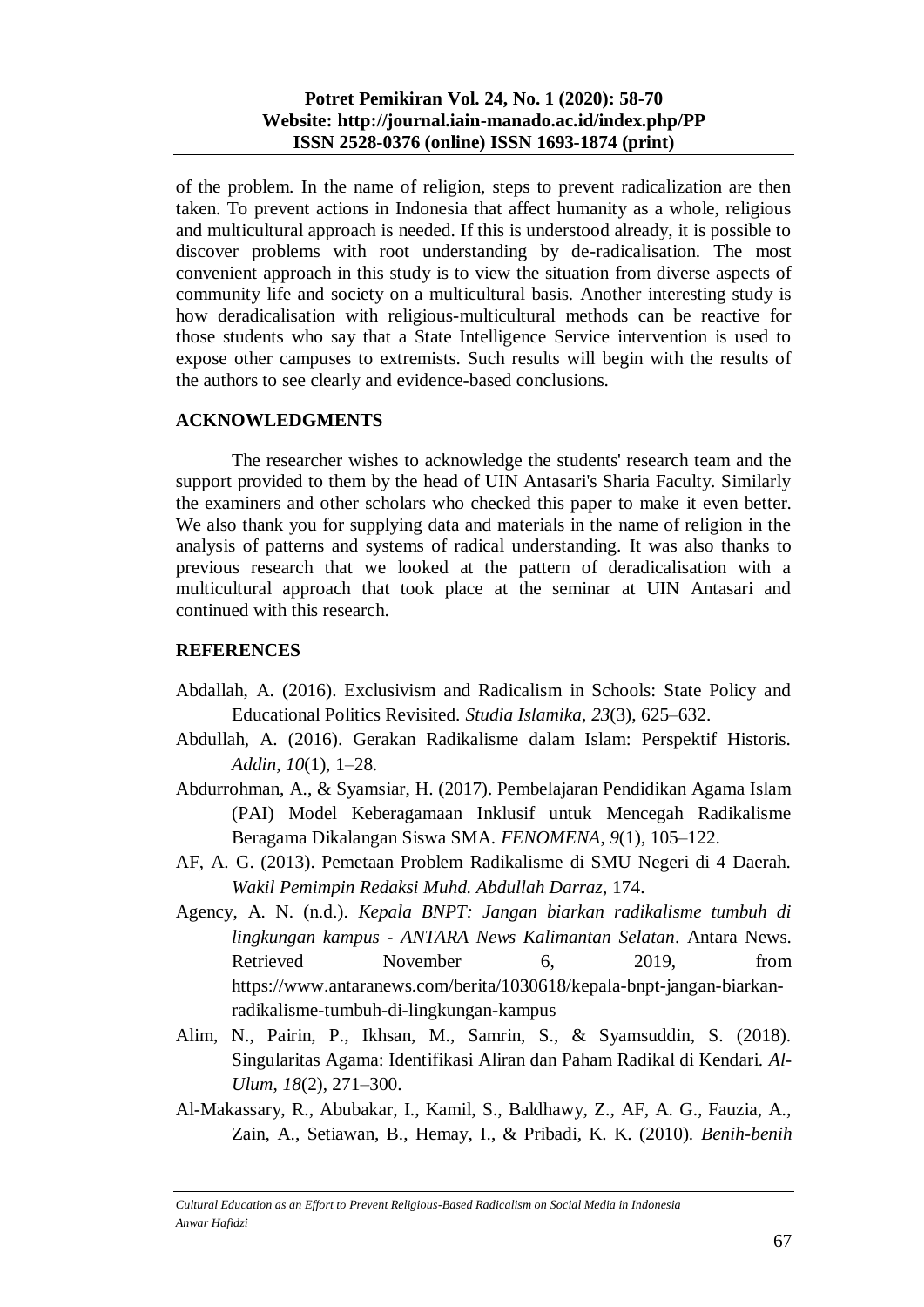#### **Potret Pemikiran Vol. 24, No. 1 (2020): 58-70 Website: http://journal.iain-manado.ac.id/index.php/PP ISSN 2528-0376 (online) ISSN 1693-1874 (print)**

*Islam Radikal di Masjid Studi Kasus Jakarta dan Solo*. Center for the Study of Religion and Culture (CSRC) Universitas Islam Negeri ….

- Aminah, S. (2016). Peran Pemerintah Menanggulangi Radikalisme dan Terorisme Di Indonesia. *Inovasi Pembangunan: Jurnal Kelitbangan*, *4*(01), 83–101.
- Annajih, M. Z. H., Lorantina, K., & Ilmiyana, H. (2017). Konseling Multibudaya dalam Penanggulangan Radikalisme Remaja. *Prosiding Seminar Bimbingan Dan Konseling*, *1*, 280–291.
- Ansori, M. (2018). Pengaruh Tingkat Pemahaman Agama Islam terhadap Persepsi Mahasiswa pada Radikalisme berbasis Agama "Studi pada Mahasiswa Sekolah Tinggi Agama Islam Al-Qodiri Jember." *Al Qodiri: Jurnal Pendidikan, Sosial Dan Keagamaan*, *15*(2), 76–97.
- Arif, S. (2016). Islam, Radikalisme dan Deradikalisasi Berbasis Pancasila. *Societas Dei: Jurnal Agama Dan Masyarakat*, *3*(2), 240.
- Azca, M. N. (2011). *After jihad: A biographical approach to passionate politics in Indonesia* [PhD Thesis]. Universiteit van Amsterdam [Host].
- Bailey, K. R. (2016). *Fanning the Flames of Discontent: The Free Speech Fight of the Kansas City Industrial Workers of the World and the Making of Midwestern Radicalism* [PhD Thesis].
- Brown, K. E., & Saeed, T. (2015). Radicalization and counter-radicalization at British universities: Muslim encounters and alternatives. *Ethnic and Racial Studies*, *38*(11), 1952–1968.
- Büscher, B., Fletcher, R., Brockington, D., Sandbrook, C., Adams, W. M., Campbell, L., Corson, C., Dressler, W., Duffy, R., & Gray, N. (2017). Half-Earth or Whole Earth? Radical ideas for conservation, and their implications. *Oryx*, *51*(3), 407–410.
- Fanani, A. F. (2013). Fenomena Radikalisme di Kalangan Kaum Muda. *MAARIF*, *8*(1), 4–13.
- Fauzia, A., Prihatna, A. A., Abubakar, I., al-Makssary, R., Pranawati, R., Aziz, S. A., Hidayati, S., & Kamil, S. (2011). *Islam di ruang publik: Politik identitas dan masa depan demokrasi di Indonesia*. Center for the Study of Religion and Culture (CSRC).
- Hafid, W. (2020). Geneologi Radikalisme Di Indonesia (Melacak Akar Sejarah Gerakan Radikal). *Al-Tafaqquh: Journal of Islamic Law*, *1*(1), 31–48.
- Hafidzi, A. (2018). RADIKALISME AGAMA: SEBUAH UPAYA DERADIKALISME MELALUI KONSELING RELIGIUS-MULTIKULTURAL TERHADAP KOMUNITAS DAKWAH ONLINE. *International Seminar on "Dakwah, Local Wisdom and Transnational Islam," 27*, 39.
- Hamid, S. (2007). Islamic political radicalism in Britain: The case of Hizb-ut-Tahrir. *Islamic Political Radicalism: A European Perspective*.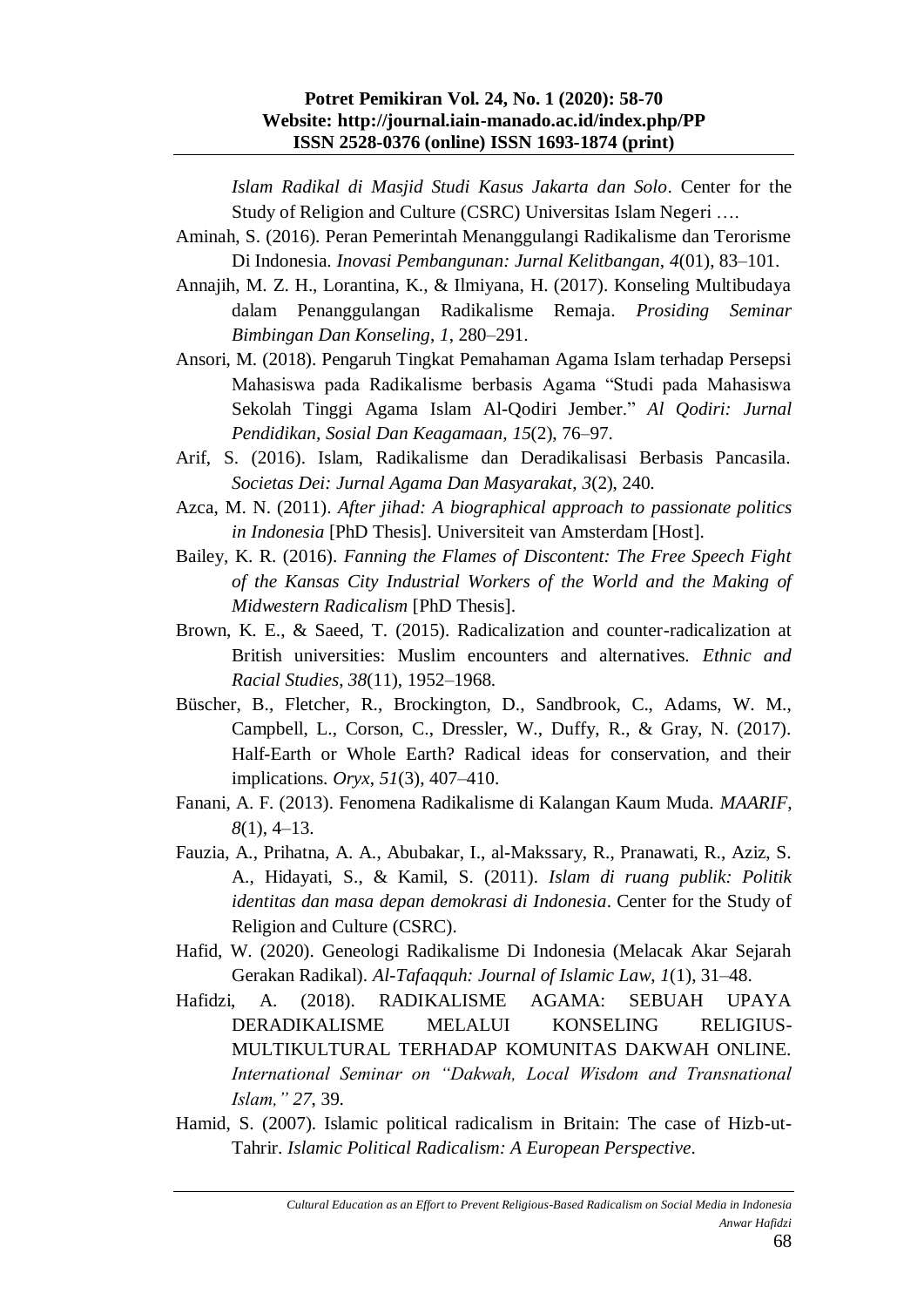- Hanum, F. (2009). Pendidikan Multikultural sebagai Sarana Pembentuk Karakter Bangsa (Dalam Perspektif Sosiologi Pendidikan). *Makalah Disampaikan Pada Seminar Regional DIY-Jateng Dan Sekitarnya Yang Diselenggarakan Himpunan Mahasiswa Pendidikan Sosiologi Universitas Negeri Yogyakarta, Tanggal*, *14*.
- Iskandar, J. (2017). Etnobiologi dan keragaman budaya di indonesia. *Umbara*, *1*(1).
- Junaedi, M. (2018). *Pengembangan PAI kontra radikalisme*.
- Khamid, N. (2016). Bahaya radikalisme terhadap NKRI. *Millati: Journal of Islamic Studies and Humanities*, *1*(1), 123–152.
- Lyausheva, S., Karabulatova, I., Zhade, Z., & Ilyinova, N. (2018). THE ISLAMIC UMMAH OF RUSSIA AND ISIS: ISLAMIC RADICALISM IN THE TURKIC-SPEAKING REGIONS. *Central Asia & the Caucasus (14046091)*, *19*(1).
- Mala, F. (2020). MENGKAJI TRADISI NABI SEBAGAI PARADIGMA DAKWAH YANG RAMAH. *Dakwatuna: Jurnal Dakwah Dan Komunikasi Islam*, *6*(01), 104–127.
- Manzilati, A. (2017). *Metodologi Penelitian Kualitatif: Paradigma, Metode, dan Aplikasi*. Universitas Brawijaya Press.
- Munip, A. (2012). Menangkal radikalisme agama di sekolah. *Jurnal Pendidikan Islam*, *1*(2), 159–181.
- Muthohirin, N. (2015). Radikalisme Islam dan Pergerakannya di Media Sosial. *Afkaruna: Indonesian Interdisciplinary Journal of Islamic Studies*, *11*(2), 240–259.
- Nihaya, N. (2018). RADIKALISME DAN PENGARUHNYA TERHADAP PEMAHAMAN MASYARAKAT ISLAM DI KELURAHAN SAMATA KECAMATAN SOMBA OPU KABUPATEN GOWA. *Sulesana: Jurnal Wawasan Keislaman*, *12*(1), 16–35.
- Nuraniyah, N. (2018). Not just brainwashed: Understanding the radicalization of Indonesian female supporters of the Islamic State. *Terrorism and Political Violence*, *30*(6), 890–910.
- Rodin, D. (2016). ISLAM DAN RADIKALISME: Telaah atas Ayat-ayat "Kekerasan" dalam al-Qur'an. *Addin*, *10*(1), 29–60.
- Rokhmad, A. (2012). Radikalisme Islam dan Upaya Deradikalisasi Paham Radikal. *Walisongo: Jurnal Penelitian Sosial Keagamaan*, *20*(1), 79–114.
- Rokhmad, A. (2014). Pandangan Kiai tentang Deradikalisasi Paham Islam Radikal di Kota Semarang. *Analisa: Journal of Social Science and Religion*, *21*(1), 27–37.
- Rozi, A. B. (2017). Radikalisme Dan Penyimpangan Ideologi Gerakan Salafi. *EMPIRISMA*, *26*(1).

*Cultural Education as an Effort to Prevent Religious-Based Radicalism on Social Media in Indonesia Anwar Hafidzi*